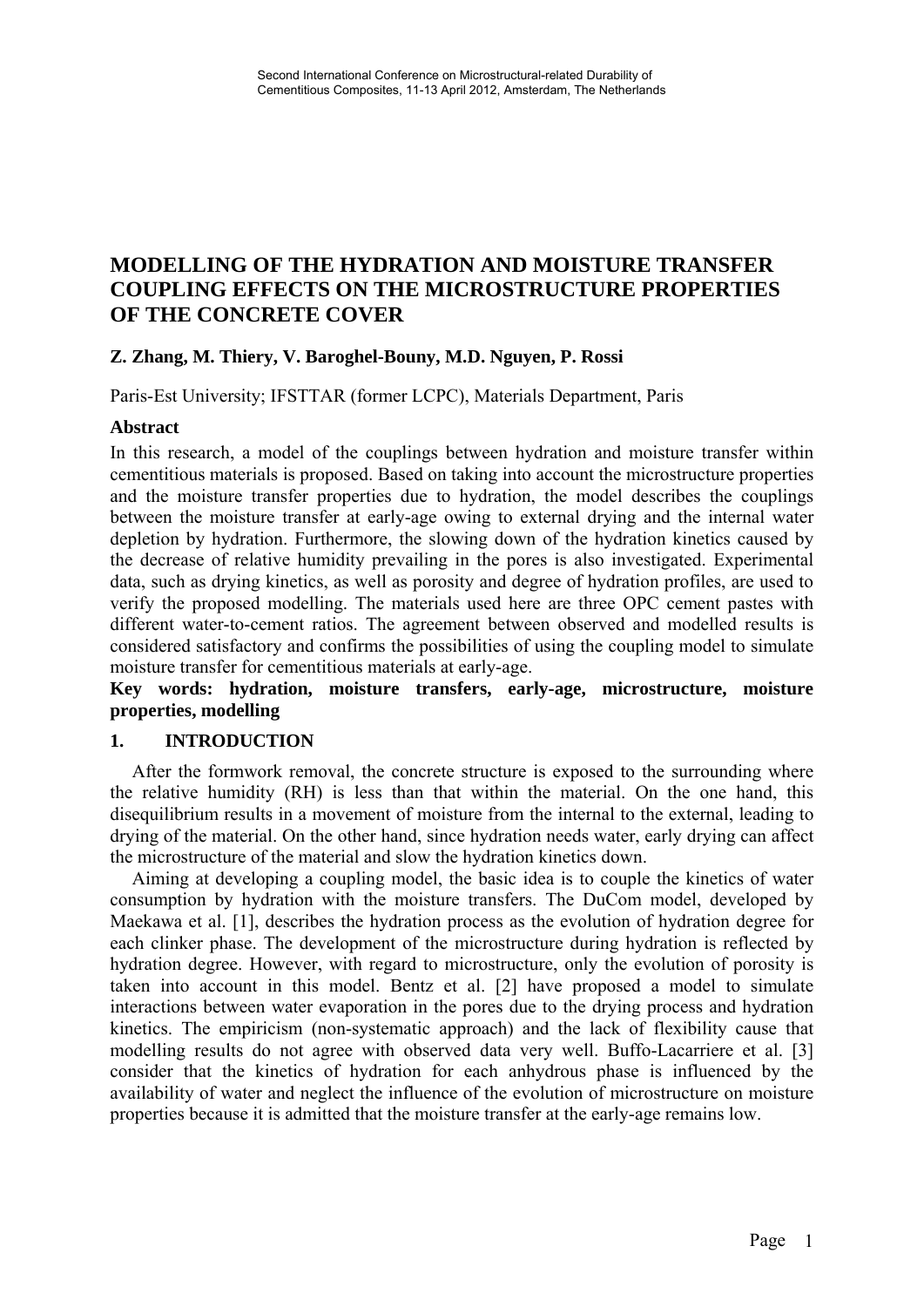This paper presents a coupling model which is derived from an isothermal drying model where transport coefficients are dependent on the degree of hydration  $(\alpha)$ . The hydration kinetics is taken into account by considering the diffusion-control step of hydration. Some of the experimental data in this paper are taken from Nguyen's thesis [4]. The materials, used to verify the model, are OPC pastes, CO, CN and CP, and water-to-cement ratios are 0.35, 0.45 and 0.60, respectively [5]. The drying experiments start as in the case of formwork removal (after one-day curing), and the specimens are submitted to a laboratory environment (external RH =  $50 \pm 5\%$  and temperature  $T = 293 \pm 1$  K).

### **2. ISOTHERMAL DRYING MODEL**

### **2.1 Balance equations and transport equations**

An isothermal drying model can be developed based on two assumptions. First, the total gas pressure in the medium is constant and equal to the atmospheric pressure during the drying ( $p_g = p_{atm}$ ). Second, the moisture transfer described by a single diffusion equation with a global moisture transfer coefficient ( $D(S_i) = D_i(S_i) + D_i(S_i)$ ), including the movement of liquid water  $(D_l(S_l))$  and the diffusion of water vapor  $(D_v(S_l))$  [6, 7].

$$
\phi \frac{\partial S_l}{\partial t} = -\text{div}(D(S_l)\text{grad } S_l)
$$
\n(1)

where

$$
D_l(S_l) = \frac{dp_c(S_l)}{dS_l} \frac{K_l k_{rl}(S_l)}{\eta_l} \tag{2}
$$

$$
D_{\nu}(S_l) = \frac{dp_c(S_l)}{dS_l} \frac{f(\phi, S_l)D_{\nu a}}{p_{\nu}} \left(\frac{\rho_{\nu}}{\rho_l}\right)^2 \tag{3}
$$

where  $S_l$  is the degree of liquid water saturation, the coefficient  $K_l$  represents the intrinsic liquid water permeability,  $\eta_l$  is the dynamic viscosity of liquid water,  $\rho_v$  and  $\rho_l$  stand for the density of water vapor and liquid water respectively,  $p_v$  and  $p_c(S_l)$  represent the water vapor pressure and the capillary pressure,  $k_{rl}$  is the relative permeability (dimensionless) of liquid water and varies between 0 and 1,  $f(\phi, S_i)$  is the gas diffusion resistance factor, which depends on the porosity ( $\phi$ ) and  $S_l$ . In Eq. (3),  $D_{va}$  is the free water vapor diffusion coefficient in the air and it is  $2.47 \times 10^5$  m<sup>2</sup> $\cdot$ s<sup>-1</sup> (T = 293  $\pm$  1 K and  $p_g = p_{atm}$ ) in this paper [7].

Among the various expressions of  $f(\phi, S_i)$ , the one proposed by Millington [8] for granular materials has been widely used for partially saturated porous media [4, 7].

$$
f(\phi, S_l) = \phi^a (1 - S_l)^b \tag{4}
$$

where  $\alpha$  and  $\beta$  are two parameters related to gaseous constituents and the tortuosity effects. Thiéry et al. [9] suggest  $a = 2.74$  and  $b = 4.20$ , providing a much better fitting on the basis of the Papadakis [10] and Sercombe [11] experimental measurements. In this paper, the values proposed by Thiéry et al. are used.

#### **2.2 Constitutive equations**

### **(1) Capillary Pressure**

Generally, the capillary pressure is considered as a function of RH and can be expressed by the Kelvin law.

$$
p_c = -\frac{\rho_l RT}{M_v} \ln \text{RH} \tag{5}
$$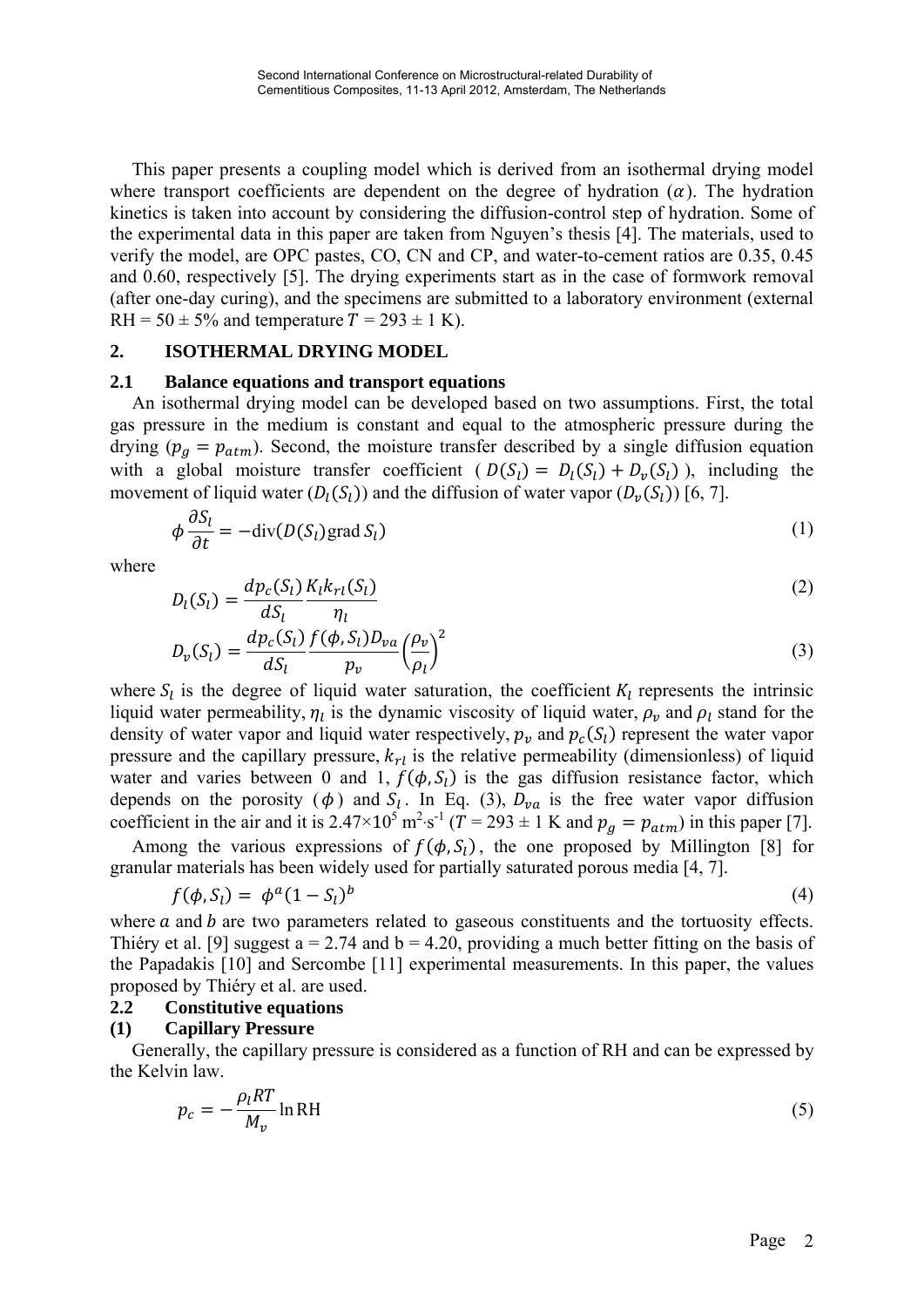where  $M_{\nu}$  and R are the molar mass of water vapor and the ideal gas constant, respectively. At the macroscopic scale,  $p_c$  is the difference between the gas pressure  $(p_q)$  and liquid water pressure  $(p_l)$ :  $p_c = p_g - p_l$ .

### **(2) Relative permeability**

The Mualem model [12] is applied to derive the relative permeability of liquid water  $(k_{rl}(S_l) = S_l^{1/2} [KL + (1 - KL)KH]^2)$ , which is given by two normalized integral functions using the capillary pressure as input data:  $KL(S_l) = \left(\int_{p_c}^{+\infty} dL/(S_l) p_c^2\right) / \left(\int_0^{+\infty} dL/(S_l) p_c^2\right)$ and  $KH(S_l) = \left( \int_{p_c}^{+\infty} dH / (S_l) p_c^2 \right) / \left( \int_0^{+\infty} dH / (S_l) p_c^2 \right).$ 

The literature (see [4] and [13]) describes this model in more details.

### **3. COUPLING MODEL BETWEEN DRYING AND HYDRATION**

The hydration model used here is based on Bernard's work [14], which is able to take into account the hydration kinetics of each clinker phase in the presence of gypsum and the effects of water content on the evolution of hydration. The Fuji and Kondo's model [15] is employed to address the effect of the reduction in accessibility due to the hydrates formation on the hydration kinetics of each clinker phase. The model is detailed in the literature [4].

A coupling occurs through the evolution of the microstructure during the hydration of the material, which directly influences the moisture transfer. Actually, the development of the microstructure has a strong influence on the moisture transfers through the evolution of porosity ( $\phi(\alpha)$ ), the intrinsic ( $K_l(\alpha)$ ) and relative permeability ( $k_{rl}(S_l, \alpha)$ ), and the capillary pressure curve  $(p_c(S_l, \alpha))$ , *etc.* 

### **3.1 Evolution of the porosity**

The evolution of porosity at early-age has been described as a function of the degree of hydration by Delmi et al. for OPC materials as follows [16].

$$
\phi(\alpha) = \phi_0 \left( 1 - \frac{\alpha}{4} \frac{C_m}{W_m} \right) \tag{6}
$$

where  $\phi_0$  is the porosity of the specimens just after the mixing,  $C_m$  and  $W_m$  are the mass of cement and of water referring to the mix-design.

### **3.2 Evolution of the intrinsic liquid water permeability**

A relationship between the intrinsic permeability and the degree of hydration can be proposed by using the Katz-Thompson theory [17], which has be improved by Thiéry et al. [18] for cementitious materials,

$$
-\log\left(\frac{K_l}{K_l^0}\right) = \nu(\alpha - \alpha_0) \tag{7}
$$

where  $K_l^0$  and  $K_l$  are the intrinsic liquid water permeability corresponding to the degree of hydration  $\alpha_0$ (after one-day curing) and  $\alpha$ , respectively.  $\nu$  is the linear regression coefficient gained by fitting Eq. (7) with the measured data and it is given as 8.02 for CO, CN and CP.

### **3.3 Evolution of the desorption curve during hydration**

The desorption curve describes the relationship between  $S_l$  (or water content w) and RH, which is modelled in this section. Furthermore, the expression of  $p_c(S_l, \alpha)$  is rewritten based on the modelling of desorption curve, which also affect the prediction of  $k_{rl}(S_l, \alpha)$  according to the analysis proposed in Section 2.2.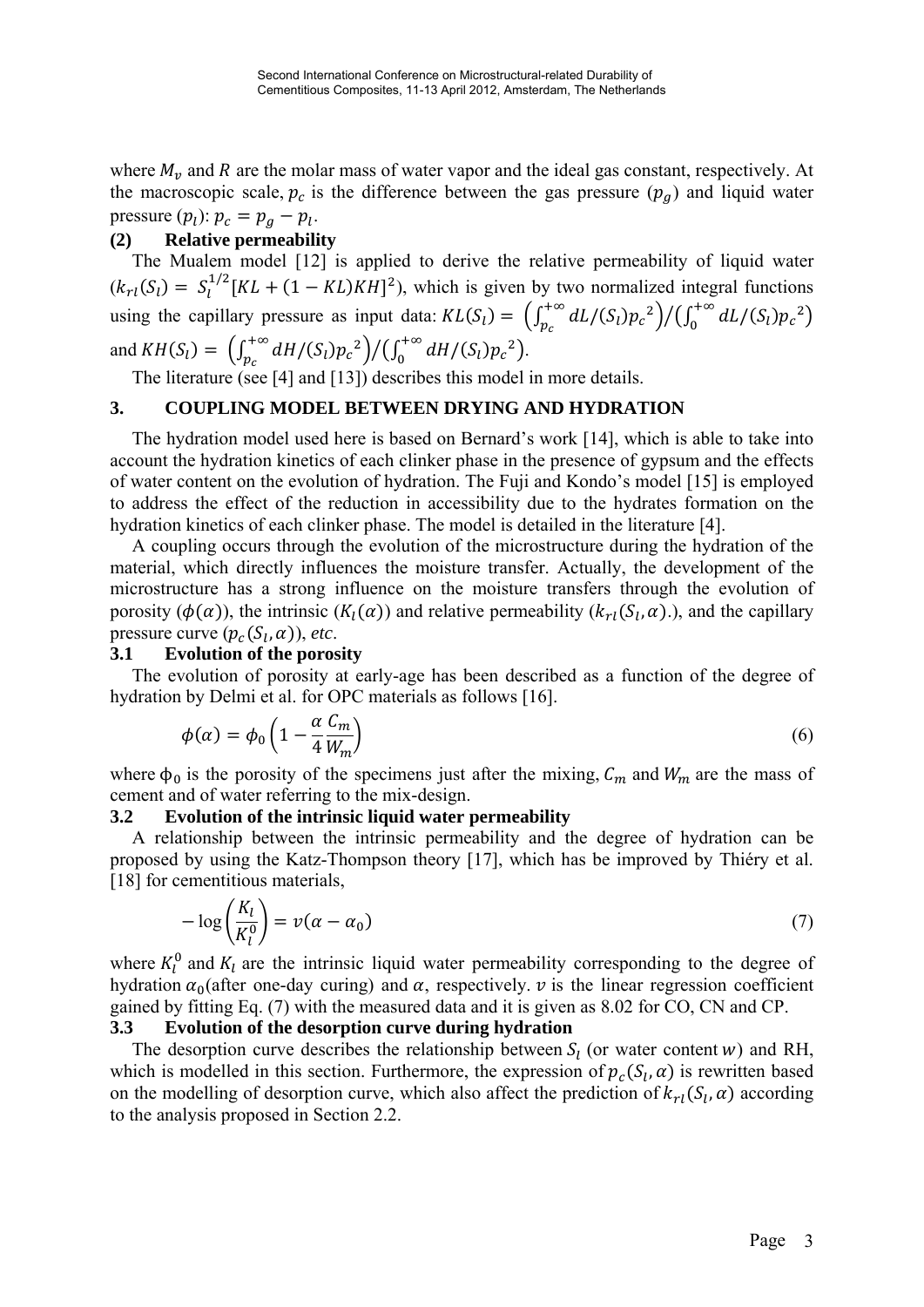We define the normalized water content  $w^*$  as the mass of free water  $(m_l)$  divided by the mass of C-S-H  $(m_{CSH})$ .

$$
w^* = \frac{m_l}{m_{\text{CSH}}} = w \frac{1 + \alpha \lambda}{\alpha \gamma^*} \tag{8}
$$

where  $\lambda$  is the mass of water consumed by per gram of hydrated cement,  $\gamma^*$  is the mass of formed C-S-H by per gram of hydrated cement. The literature [4] has analysed the case of OPC materials with experimental water vapor desorption data from [7] and gave  $\lambda = 0.42$  and  $\gamma^* = 0.75$ . Here, let's define  $\psi(\alpha) = (1 + \alpha \lambda)/\alpha \gamma^*$ .

The normalized desorption curve is considered as the relationship between  $w^*$  and RH (plotted in Fig. 1, see symbols). It is clearly seen that there are two distinguished regions on the curve. According to Baroghel-Bouny's research [7], a multi-layer adsorption of water molecules on the surface of the C-S-H plays a dominant role for low RH values and the capillary pore system is the most important parameter for the high RH values. These two regions are separated by a threshold RH value, which is around  $RH_{lim}$  = 44% in desorption [7]. For low RH values  $(\leq R\cdot H_{\text{lim}})$ , the curve is modelled by the van Genuchten equation [19].

$$
w^* = (1 + (-c \ln RH)^n)^{-m}
$$
 (9)

A fitting procedure makes it possible to determine the following universal parameters:  $c =$ 23.49,  $m = 0.45$  and  $n = 1.82$  for OPC cement pastes. In the following, this region of normalized desorption curve will be denoted by VG (RH).

For high RH values ( $\geq$ RH<sub>lim</sub>), the expression of w<sup>\*</sup> should be easy to describe the change of the normalized desorption curve and be simple enough to be inversed and derivative. An analytical equation according to  $\alpha$  is chosen, which is a second-degree polynomial including three parameters.

$$
w^* = A RH^2 + BRH + C \tag{10}
$$

where parameters A, B and C, which depend on  $\alpha$  and  $\phi$ , are determined by the following three conditions.

(a). The curve must be continuous at  $RH_{lim}$ :

$$
w^*(RH_{\text{lim}}) = A RH_{\text{lim}}^2 + BRH_{\text{lim}} + C = VG(RH_{\text{lim}})
$$
\n(11)

(b). The first derivative of the curve at  $RH_{lim}$  must also be continuous:

$$
w^{\ast\prime}(\text{RH}_{\text{lim}}) = 2\text{A }\text{RH}_{\text{lim}} + \text{B} = \text{VG}^{\prime}(\text{RH}_{\text{lim}})
$$
\n(12)

(c). When  $RH = 100\%$ , the water content is directly related to the bulk accessible-to-water porosity (φ) and is computed by using  $ρ<sub>l</sub>$  and the bulk density of the saturated material ( $ρ<sub>ann</sub>$ ).

$$
w(\text{RH}=100\%) = w_{max} = \phi \frac{\rho_l}{\rho_{app}} \quad \text{with } \rho_{app} = (1 + \alpha \lambda) / \left(\frac{1}{\rho_c} + \frac{W_m}{C_m} \frac{1}{\rho_l}\right) \tag{13}
$$

where  $\rho_c$  is the cement density. Hence,  $w^*$  for RH = 100% is imposed by the following equation:

$$
w^*(\text{RH}=100\%) = \text{A} + \text{B} + \text{C} = \psi(\alpha) \frac{\rho_l}{\rho_{app}} \phi
$$
 (14)

Fig. 1 represents the numerical results of the normalized desorption curves, which are consistent with experimental data [7] obtained on the studied materials.

The dependence of w on the degree of hydration  $\alpha$  is calculated by using Eq. (8). Desorption curves for CO and CN are shown in Fig. 2.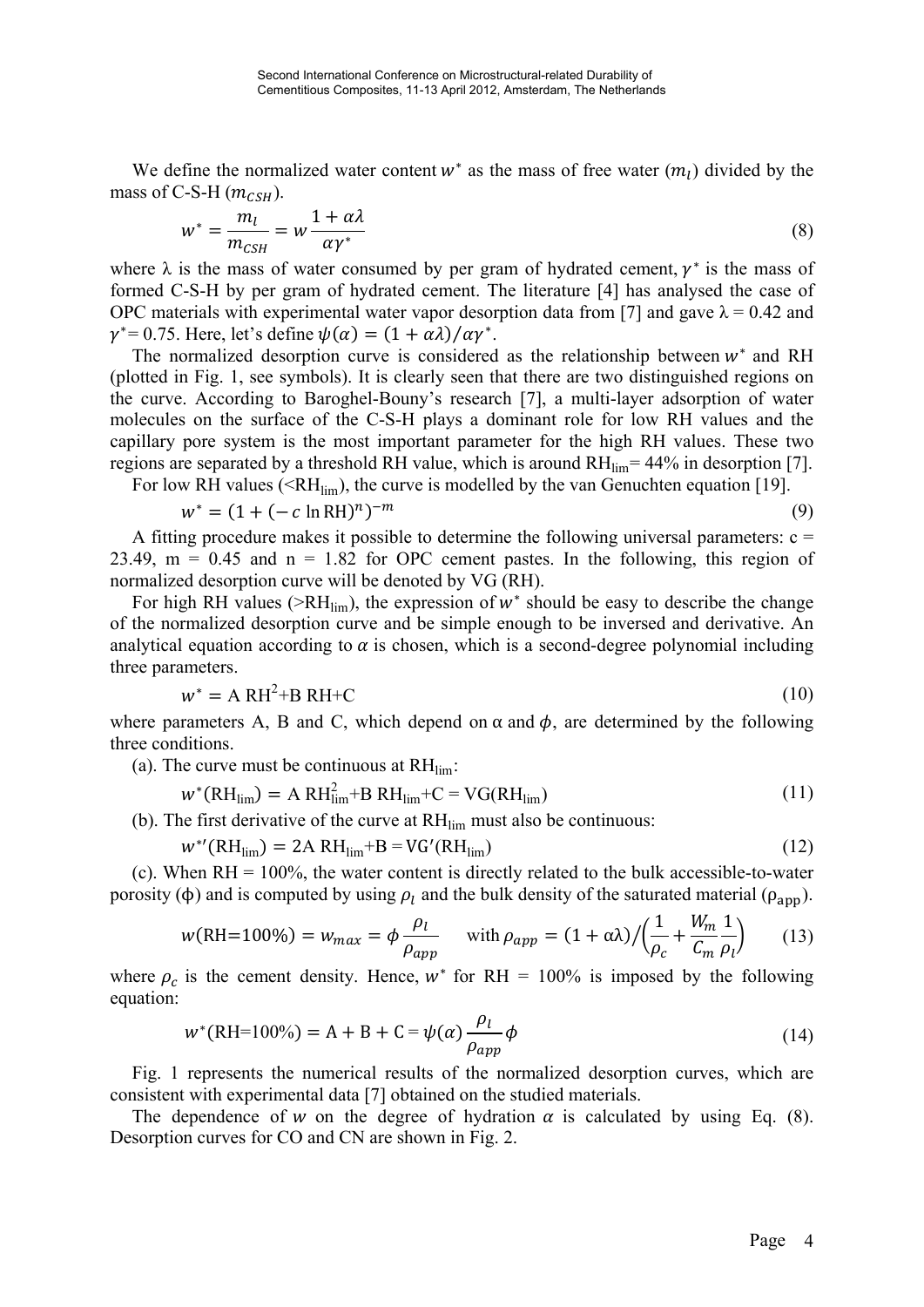

1  $\overline{\cdots}$  1 day  $\cdots$  1 day 4 days 4 days 30 days 30 days  $\Omega$ 200 days 200 days Measure Measure  $\lambda$  $0.6$ S<sup>l</sup> (−)  $0.4$  $\Omega$ **CN** CO <sup>0</sup> 0.2 0.4 0.6 0.8 <sup>1</sup> <sup>0</sup> HR (−)  $0.2$  0.4 0.6 0.8 ,..<br>HR (→

**Fig. 1: Normalized desorption curves. Simulations (lines) and experiments [7] (symbols).** 

**Fig. 2: Desorption curves for CO and CN at different ages. Comparison with measurements [7] obtained for fully hydrated cement pastes.** 

#### **3.4 Evolution of the capillary pressure as function of the degree of hydration**

Since the desorption curve is divided into two regions by a threshold RH value, the capillary pressure curve can be rewritten in two equations, according to the Kelvin law (see Ep. 5).

For  $RH < RH$ 

$$
p_c(S_l, \alpha) = \frac{\rho_l RT}{M_v} \frac{1}{\alpha} \left( (\psi(\alpha) S_l w_{max})^{-1/m} - 1 \right)^{1/n} \tag{15}
$$

For  $RH \geq RH_{lim}$ :

$$
p_c(S_l, \alpha) = \frac{\rho_l RT}{M_v} \ln \left( \frac{-B + \sqrt{\Delta}}{2A} \right)
$$
 (16)

The  $\Delta$  is given as  $\Delta = B^2 - 4A(C - S_1\psi(\alpha)w_{\text{max}})$ . **3.5 Evolution of the relative permeability** 

As mentioned in Section 2.2,  $p_c(S_l, \alpha)$  is used to calculate  $k_{rl}$  and the results for CO are shown in Fig. 3. It can be seen that  $k_{rl}$  varies extremely little as a function of  $\alpha$ . Thus, it would be possible to neglect the influence of  $\alpha$  on  $k_{rl}$ . For each cement paste (CO, CN or CP) the simulation result  $k_{rl}$  at the age of 200 days is used for all ages.

### **4. RESULTS AND DISCUSSION**

#### **4.1 Drying kinetics**

 During the drying experiment, the cylindrical specimens, 7 cm diameter and 10 cm height, are sealed by adhesive aluminium foil sheets and only one side is exposed to the surrounding environment for 200 days drying. The characteristic parameters of specimens after one-day curing are gathered in Table 1, which are used for simulations. The method, the specimen dried at 105 °C and then saturated under vacuum condition, is used to measure the accessibleto-water porosity  $(\phi)$ . The degree of hydration is gained by thermogravimetric analysis (TGA). The Katz-Thompson relationship based on the percolation theory is employed to determine the intrinsic permeability [17, 18].



**Fig. 3: The relative permeability at different ages.**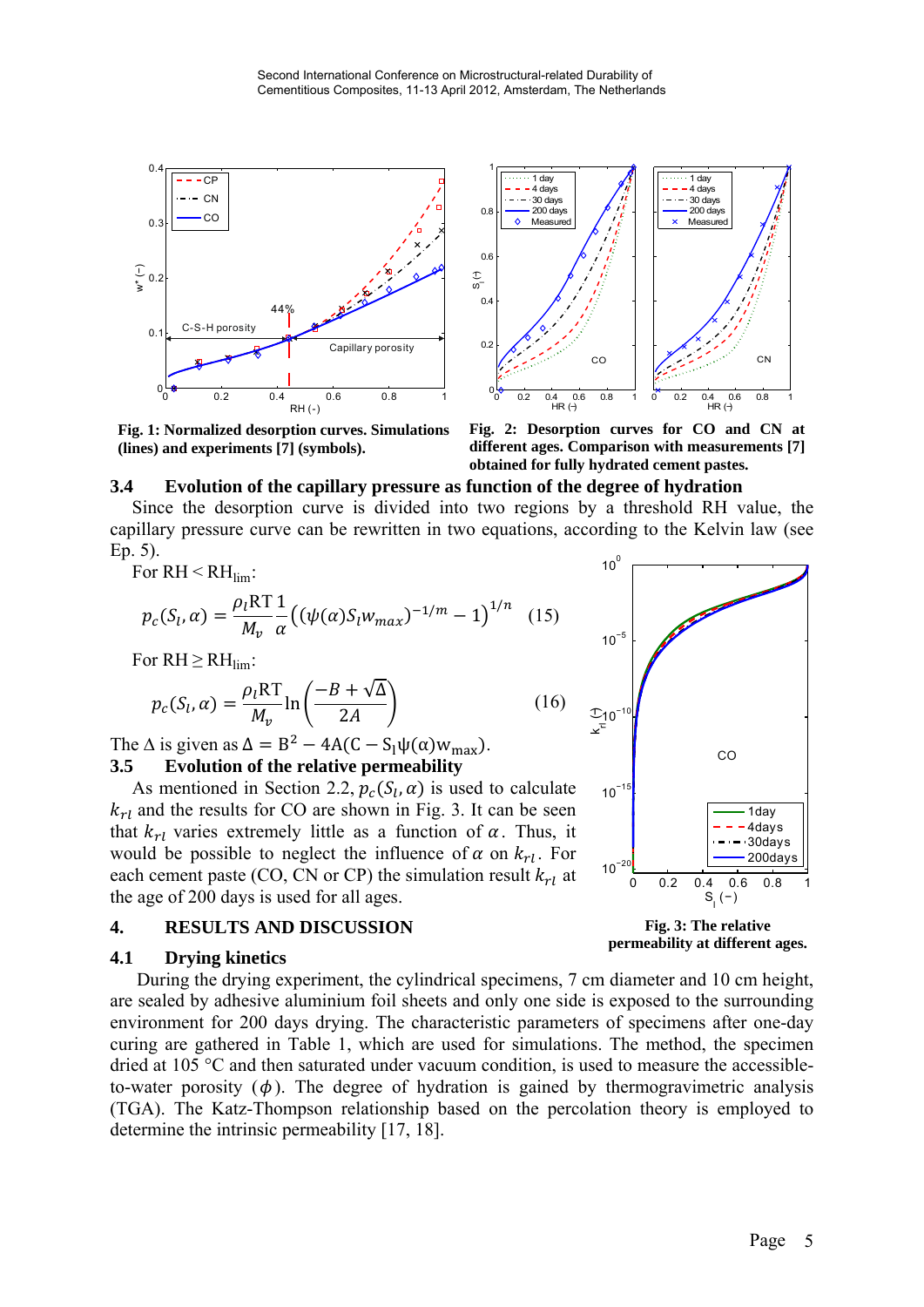Fig. 4 presents the comparison of simulation results of mass loss kinetics and experiment results. It is shown that the model can manage to correctly simulate the drying kinetics of the specimens from early-age (1 day) up to 200 days.

#### **4.2 Degree of hydration profiles**

For OPC materials, the proportion of the calcium hydroxide  $(Ca(OH)<sub>2</sub>)$  to amounts of cement hydrate

**Table 1: Summary of characteristic parameters of specimens.** 

| Input data      | CΟ    |       | CР    |
|-----------------|-------|-------|-------|
| $\sqrt{0}$<br>¢ | 42.70 | 52.00 | 60.60 |
| $\alpha_0$      | 0.36  | 0.37  | 0.38  |
| $10^{-20}$ t    | 131   | 1093  | 5758  |
|                 | 0.91  | O 92  |       |

depends little on temperature and water-to-cement ratio [20] and a linear relationship between  $Ca(OH)_2$  content and degree of hydration could be found within the whole range of degrees of hydration according to experimental results [21]. In this research,  $Ca(OH)_2$  is considered to quantify the degree of hydration  $\alpha$  at the early-age. The mass of Ca(OH)<sub>2</sub> ( $m_{CH}$ ) is determined by TGA measurement.

In order to show the influence of drying on hydration, degree of hydration profiles for CO and CP are presented in Figs. 5 and 6. The numerical results are obtained after different drying durations (1, 3, 7, 14, 28, 56, 120, and 200 days) and compared with measurements performed by TGA for each material (donated as symbols in each figure).



**Fig. 4: Mass loss kinetics until 200 days. Simulations (lines) and experiments [4] (symbols).**



 The good agreement between the simulations and the experimental profiles indicates that the modelling leads to a relevant description of the coupling between hydration and moisture transfer. After 200 days of drying, the depth affected by the coupling is 4.5 cm for CO (see Fig. 5), while it almost corresponds to the total thickness for CP (10 cm, see Fig. 6). It proves the influence of external drying on the degree of hydration which increases with the rising of the water-to-cement ratio.

#### **4.3 Porosity profiles**

Fig. 7 shows the simulated porosity profiles (see Eq. (6)) for CO, CN and CP obtained after 200 days drying. These profiles are compared with gamma-ray attenuation measurement results.

The model provides a good prediction of the experimental porosity profiles from the surface to the core of the specimen. A comparison of degree of hydration profiles (Figs. 5 and 6) and microstructure (Fig. 7) shows that the influence of the early drying is more significant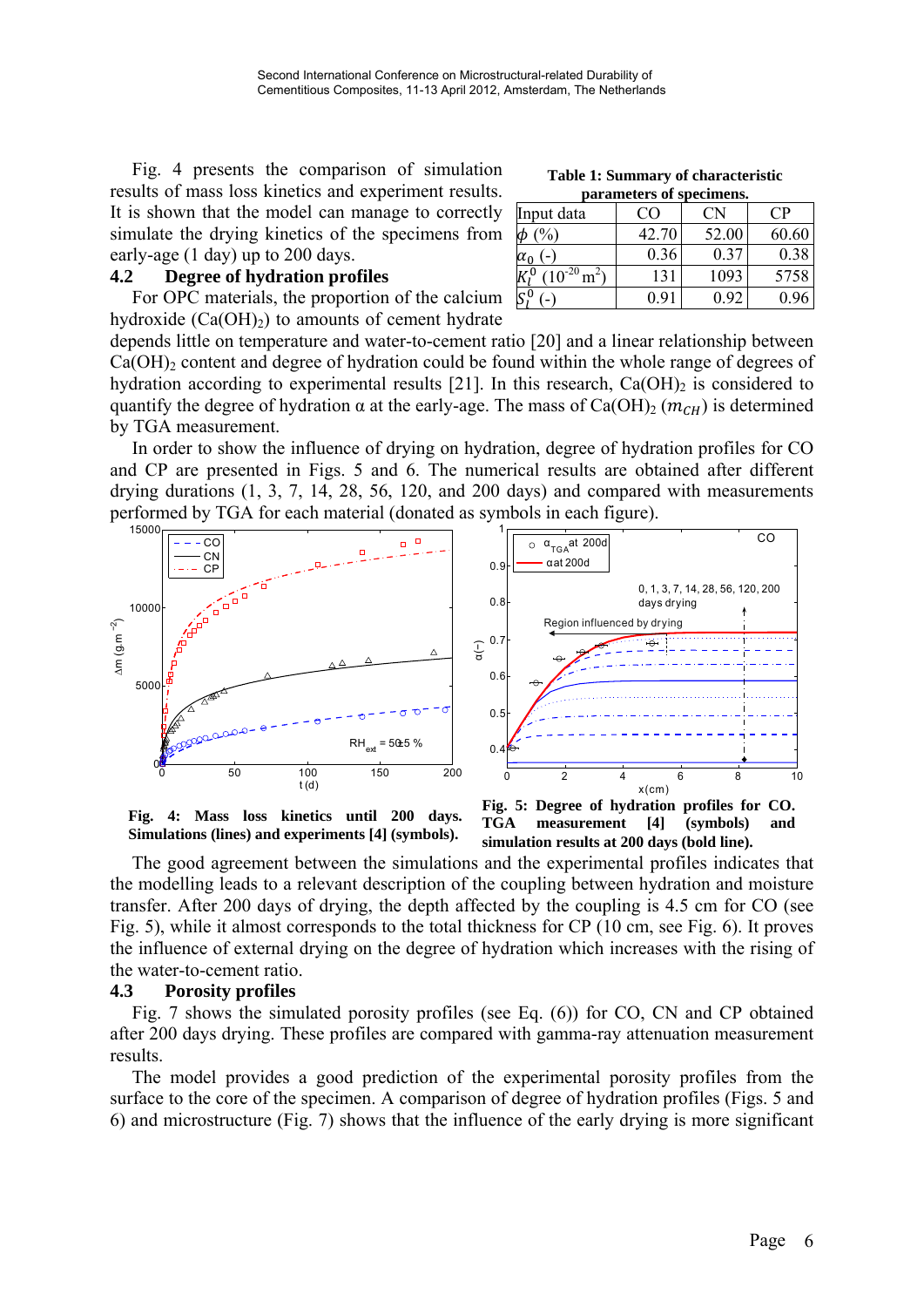in the vicinity of the exposed surface when the W/C ratio is low. For CO, the relative drop of the porosity near the surface reaches 46% whereas the relative decrease is only 24% for CP. This is because the different depth affected by drying for CO, CN and CP.



**Fig. 6: Profiles of the degree of hydration for CP. TGA measurement [4] (symbols) and simulation results at 28 days (bold line).** 

**Fig. 7: Profiles of the porosity after 200-day drying. Simulations (lines) and experiments [4] (symbols).** 

 In addition, since the evolution of porosity is linearly related to changes in the degree of hydration (see Eq. (6)), it is normal to observe that the porosity gradient reaches a depth equivalent to that reached by the degree of hydration (see Section 4.2).

### **5. CONCLUSIONS**

A coupling model of hydration and drying is introduced in this paper. In this model, the degree of liquid water saturation and the degree of hydration are chosen as the main variables to describe the interactions between drying, hydration and the microstructure changes. The evolutions of the water vapor desorption curves, the porosity and the intrinsic permeability are expressed as a function of  $\alpha$ . The proposed model is validated by the experimental data performed on three OPC pastes which are subjected to drying after one-day curing. A very good agreement is observed between the simulation results and the experimental data, as shown by the mass loss, degree of hydration and porosity profiles.

### **ACKNOWLEDGEMENTS**

The research leading to these results has received funding from the European Union Seventh Framework Programme (FP7 / 2007-2013) under grant agreement 264448.

## **REFERENCES**

- [1] Maekawa, K., Chaube, R. and Kishi, T. 'Coupled mass transport, hydration and structure formation theory for durability design of concrete structure', In Integrated design and environmental issues in concrete technology, 1995.
- [2] Bentz, D., Hansen, K., Madsen, H., Valle, F. and Griesel, E. 'Drying/hydration in cement pastes during curing', Materials and Structures, 34 (2001) 557-565.
- [3] Buffo-Lacarrire, L., Sellier, A., Escadeillas, G. and Turatsinze, A. 'Multiphasic finite element modelling of concrete hydration', Cement and Concrete Research, 37 (2006)131-138.